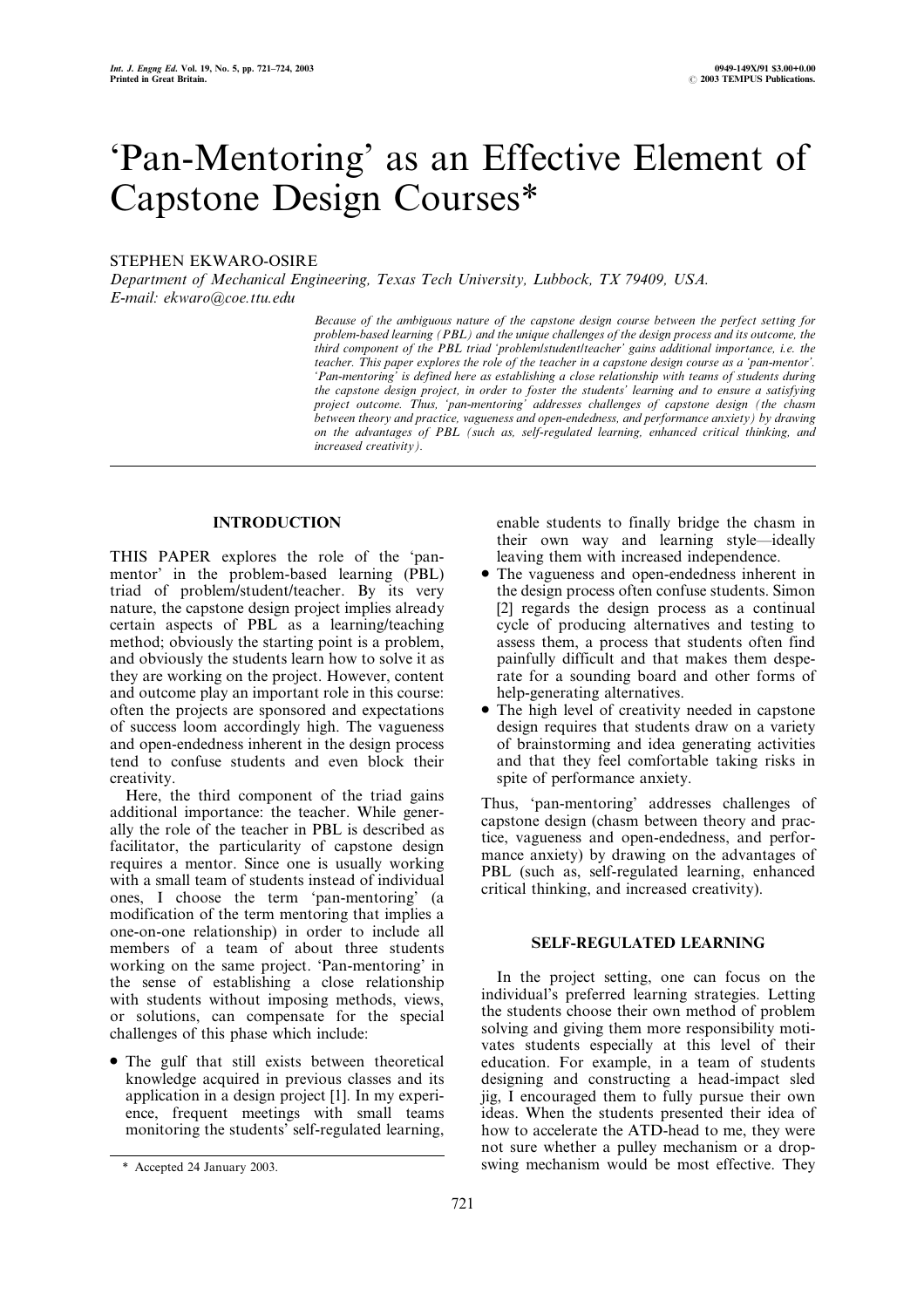were leaning towards the pulley mechanism but the lingering doubts made them very uncomfortable. After being reassured that for the time being uncertainty and lack of clarity were acceptable, each chose an aspect of the mechanism to research in more detail and later fitted their pieces together, deciding on the pulley mechanism. Their motivation increased since there was a feeling of ownership of the project.

This case reflects a constructivist approach to teaching/learning, emphasizing that the learners discover and thus construct knowledge. During the capstone phase, the students mainly need a `pan-mentor', a mix between personal advisor and knowledgeable sounding board. Given an opportunity to meditate over a problem, the students are by now quite capable of creating solutions. As Li [3] points out, information technologies such as the World-Wide Web or shared databases assist students in the construction of knowledge. However, in this transition phase between school and `the jungle out there', the students have a need for reassurance and positive feedback. After discussing their projects and receiving a knowledgeable feedback, they tend to take more risks and to produce more unusual ideas.

## ENHANCED CRITICAL THINKING

The tasks of dealing with uncertainty, solving complex problems, and probing the unknown are best tackled through discovery-based learning experiences [4]. However, students are easily frustrated by the vagueness of the design process, and often consider the necessity of making changes as a failure. Here it is the pan-mentor's task to assure the students that the continual cycle of ideas, sketches, and modified ideas is in fact desirable, indeed part and parcel of the design process. Boeckh [5] describes this early designing phase as a complex manual sketching process that contrasts starkly with using computer-aided design (CAD) systems. Even though attempts are currently being made to bridge the gap between the hand sketches and CAD systems, such tools are not yet commercially available. As long as students think that the challenge of linking the many elements of a complex problem seems to be difficult just to them, they may doubt their own competence. Faced with open-ended problems, the students often feel as if they are groping in the dark. They experience the design work as a suite of generating ideas, testing them, noticing shortcomings, and modifying the original idea. As Simon [2] describes it, most of the effort and time is spent in creating the alternatives, which are not given at the beginning. The students need to be able not only to express their frustration, but also to hear that uncertainty and modifications are a normal part of the design activity.

Certain classroom assessment techniques provide feedback not just on teaching, but also on learning and even on the progress of designing. Any engineer (as a matter of fact, any person who deals with a complex problem) can profit from a device like the `muddiest point' exercise [6]. A thinking tool like the `muddiest point' helps to create awareness where the main problems or impediments of constructive thinking lie. The `muddiest point' assessment enables students to clarify trouble spots, either in a lecture/information provided by the instructor or in their own learning experience. Angelo and Cross [6] label it as simplest classroom assessment technique imaginable, yet a `remarkably efficient' one, because it requires very little time or effort. Students simply jot down what troubles or confuses them about a limited topic. Even though the `muddiest point' exercise is meant to give the instructor a feedback, especially in large low division classes, it also works as a feedback for senior classes. Once they force themselves to pinpoint a trouble spot, they can focus on working on it. As Angelo and Cross [6] put it: this technique promotes introspection and self-assessment.

Another technique providing feedback, both for students and pan-mentors, is the `minute paper' [6]. It resembles the `muddiest point' technique in its briefness as well as in its effectiveness to help a learner clarify areas of concern. One can ask students to jot down what each judges to be the most important or the most difficult point of a given topic. An adaptation for small research teams during the capstone phase would be to ask students to summarize briefly in writing (minute paper) their own contributions to or their difficulties with the project since their last meeting. A written statement provides a starting point for group discussions and for peer assessment, including mutual help and teamwork. Most likely without a pan-mentor incentive, students would skip the step of expressing their thoughts in writing and thus miss out on a useful learning technique.

Peer-assessment in form of group discussions also works in several ways. It gives the panmentor not only an idea of what a particular individual learns and contributes to the project, but also illustrates the level of understanding of the assessor. Additionally, it helps the students to check their progress of work and learning, as they have to present both, their research and arguments in evaluating a peer's research. These group discussions should initially take place in the pan-mentor's presence, after which the students can proceed on their own. It is the pan-mentor's task to draw the students' attention to all of the above techniques.

#### INCREASED CREATIVITY

At the very beginning of the capstone design project, I encourage students to work just with pencil and paper, because `thinking on paper' helps to establish some clarity. Researchers analyzing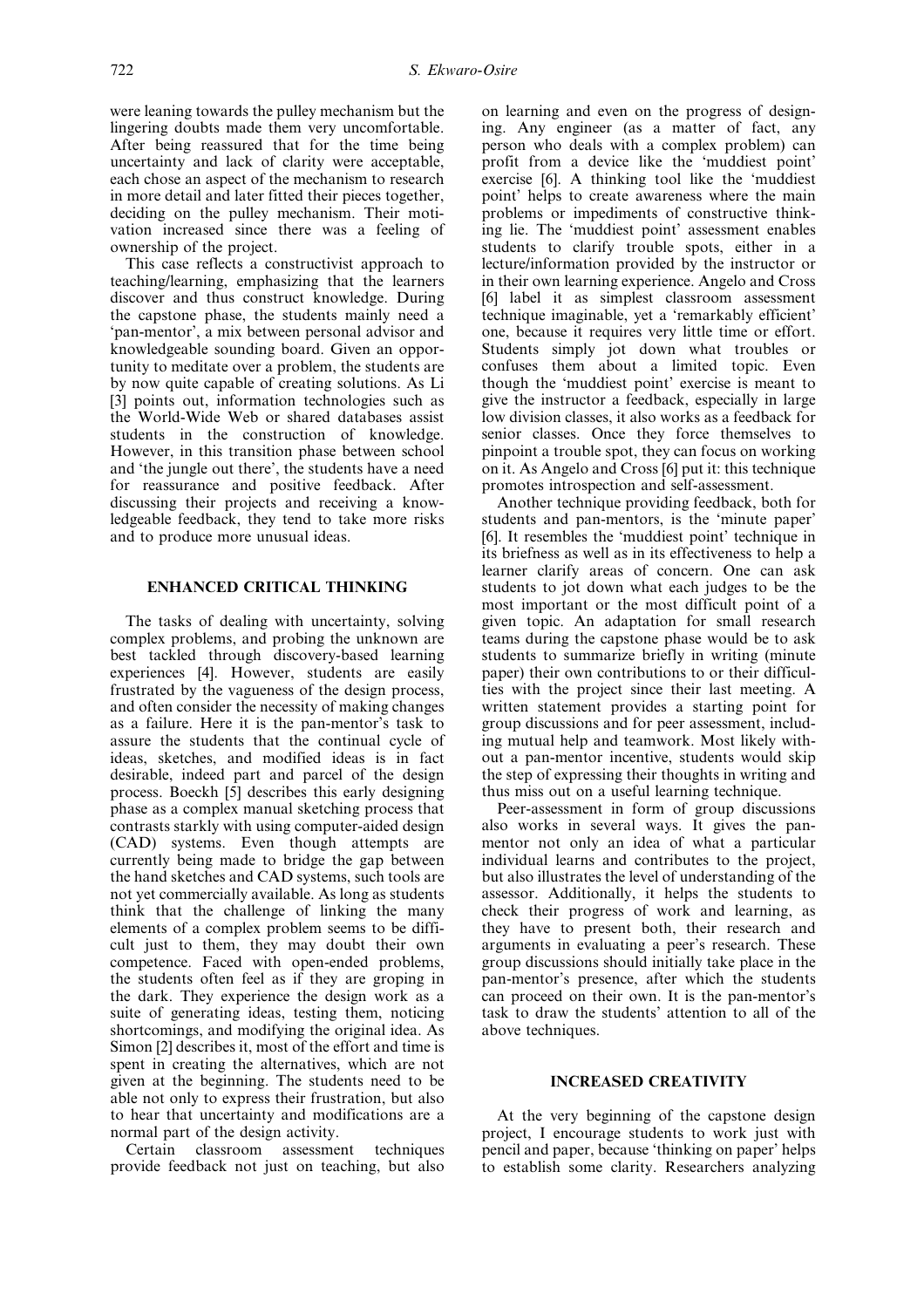the designing process, including video taping forty-five mechanical engineering students and fifteen industrial designers, emphasize the `necessary vagueness' (notwendige Unschärfe) of manual sketches created during the initial phases of product conception. They describe that the designer turns a vague sketch into shapes only very gradually in order to leave room for changes [5]. Without this encouragement, students tend to use high-tech equipment right away. However, researchers found that CAD systems could not emulate the wealth of information contained in the `back of the envelope' sketches [5]. Furthermore it has been shown that CAD systems can actually hinder the creativity through the necessity of inputs of the artifact parameters, while the connection between the human brain and a hand-held a pencil leaves room for vagueness and changes, and thus can do the job more efficiently [5]. Consequently, the pan-mentor has to step beyond the role of facilitator and actively encourage students to try alternative creativitygenerating methods.

While sketching represents a brainstorming activity on an individual basis, I encourage my students to practice collective brainstorming, too. Fink [7] observes that teamwork is an essential element in the learning process. Additionally, teamwork will also be an important factor in their professional future [8]. Team discussions work well especially during more advanced stages, when ideas need to be analyzed. Other techniques can also help to tap less conscious levels and to generate starter ideas. During the early brainstorming activities in a given team, I encourage students not to worry about the quality of an idea but rather generate a large quantity. Faste [9] explains a technique called 'ball games,' an improvisational drama device that he uses to put students into a creative mental state. Whoever the ball is thrown to, will spontaneously say what he/she associates with the word the pitcher said. After loosing their shyness, the students should be ready to pass just ideas within a group almost playfully, without fear of saying something wrong, thus really tapping a pool of collectively generated creativity. I have not yet tried this method myself, but Faste [9] makes it sound so promising that I plan on using it.

Eggen and Kauchak [10] emphasize the importance of the teacher to develop an atmosphere supportive of risk taking. To encourage risk taking I always make it a point that at the onset of brainstorming there is no such thing as a bad idea (I usually throw in a really weird example to open the flood gates, so to speak), and that every idea is welcome. Cohen [11], who views the role model function as an essential part of the mentoring relationship, regards the expression of a `confidant's view of appropriate risk taking,' encouragement, and confidence in the mentee as particularly valuable outcomes of this function.

In addition, my students have to present five

distinct ideas of tackling their capstone design project instead of letting them get by with just one suggestion. This requirement stretches their imagination beyond the obvious. At the same time, those ideas make a nice storage to feed in alternatives later in the design process. Psychologically, the mere presence of additional ideas can give the student a sense of control and confidence.

## ASSESSMENT

Assessment of students can be a touchy topic in a pan-mentored class because assessment emphasizes power structures (the teacher gives grades, the student receive), which have been downplayed through the students' learning process [12]. Sluijsmans et al. [13], consequently demand that the characteristics of PBL need to be `transferred to the design of assessment'. It is possible to use student assessments in the capstone design class in a way that emphasizes the characteristics of PBL (independent learning, construction of knowledge, solving complex and vague real-life problems) and emphasizes the role of the `pan-mentor' as an adviser and facilitator in the learning process. I request real-life oriented writings to document the students' learning process: an initial proposal, a progress report and short presentation, and final report and presentation (which because of the group setting, includes peer evaluation).

Course assessment of a pan-mentored class, too, requires a consideration of the special circumstances. So far, I am relying on two types of assessment: the formal student evaluation as prepared by the University and the (admittedly unstructured) comments of my students and ex-students. Ideally, one would need an assessment tool inviting comments on student self-assessment, group-work evaluation (Angel and Cross [6] present a sample), and the pan-mentor's usefulness– not just in the problem-solving process, but also the pan-mentor's role in the learning process. Note the difficulty for students to fairly evaluate an instructor who helps them to search for an answer rather than give them the answer!

Consequently, the assessment of the pan-mentor is rather an introspective enterprise. Cohen [11] offers a useful metric list of fifty-five prompts, which he calls 'Principle of Adult Mentoring Scale—Post-secondary Education.' On a scale of five choices from `never' to `always' one can rate, for example, how often one shares personal examples or how often one engages students in `discussions which require them to reflect on the new competences that they will need to achieve their future goals' and thus evaluate at least to some extent one's effectiveness as a pan-mentor.

### **CONCLUSION**

In PBL, the teacher's position in the background implies one possible danger: to appear totally out